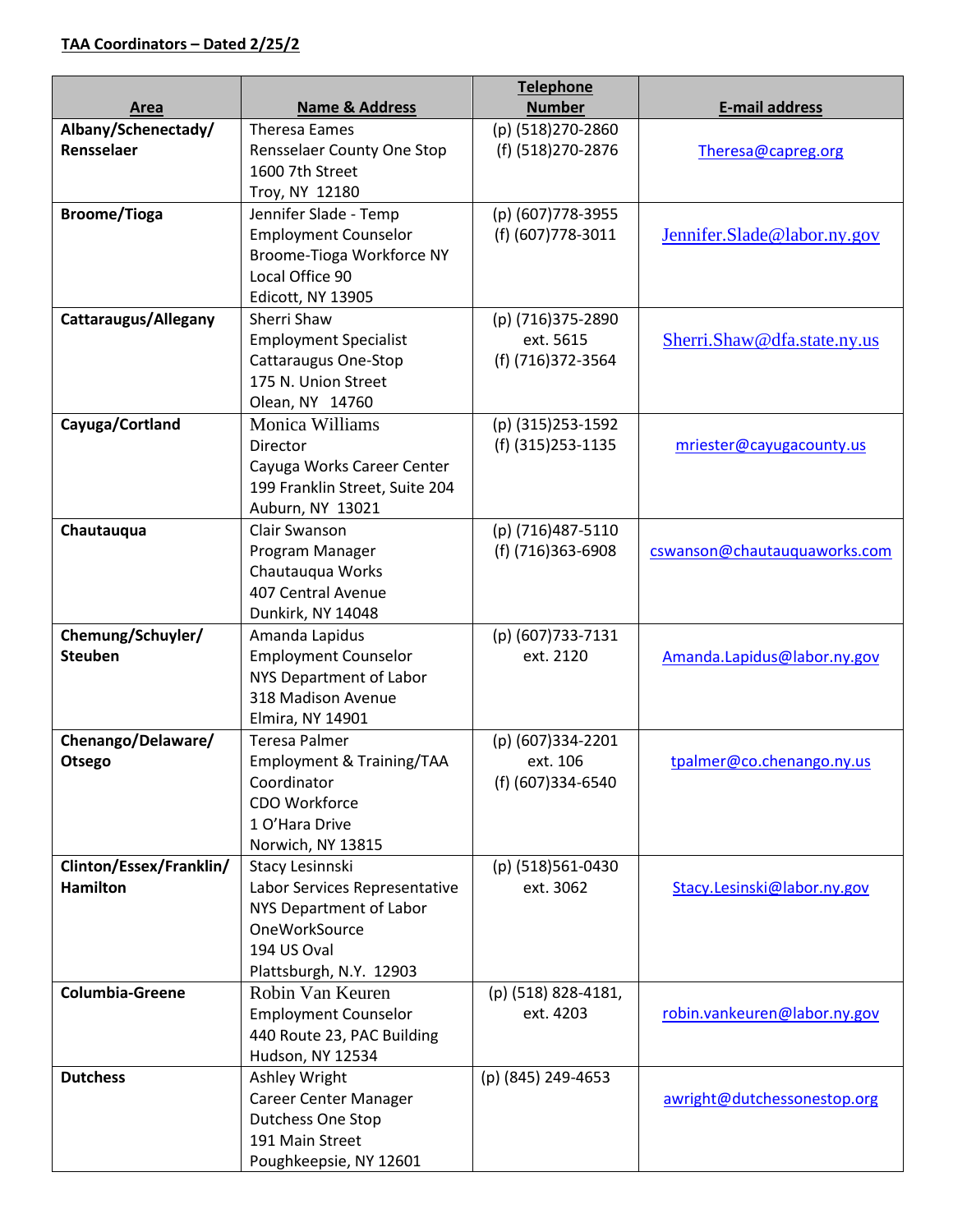| <b>Erie</b>                 | David R. Kaczor                    | (p) (716)504-1480, |                                  |
|-----------------------------|------------------------------------|--------------------|----------------------------------|
|                             | <b>Director of Marketing</b>       | ext. 137           | kaczor@becwib.org                |
|                             | <b>Buffalo &amp; Erie County</b>   | (f) (716)504-1483  |                                  |
|                             | Workforce Investment Board         |                    |                                  |
|                             | 725 Exchange St., Suite 632        |                    |                                  |
|                             | Buffalo, NY 14210                  |                    |                                  |
| Fulton/Montgomery/          | Maria Young                        | (p) (518)842-3676, |                                  |
| <b>Schoharie</b>            | <b>Workforce Advisor</b>           | ext. 3016          | myoung@fmsworkforcesolutions.org |
|                             | <b>FMS Workforce Solutions</b>     | (f) (518)842-9823  |                                  |
|                             | Amsterdam Workforce                |                    |                                  |
|                             |                                    |                    |                                  |
|                             | <b>Solutions Center</b>            |                    |                                  |
|                             | 2620 Riverfront Center             |                    |                                  |
|                             | Amsterdam, NY 12010                |                    |                                  |
| Genesee/Livingston/         | John Jaeger                        | (p) (585)243-7047  |                                  |
| Orleans/Wyoming             | <b>Employment and Training</b>     |                    | jjaeger@co.livingston.ny.us      |
|                             | Counselor                          |                    |                                  |
|                             | Livingston County Office of        |                    |                                  |
|                             | <b>Workforce Development</b>       |                    |                                  |
|                             | 6 Court Street, Room 105,          |                    |                                  |
|                             | Geneseo, NY 14454                  |                    |                                  |
| <b>Hempstead/Long Beach</b> | Aurora Berman                      | (p) (516)485-5000  |                                  |
| (Nassau)                    | <b>Special Programs</b>            | ext. 1125          | aberman@hempsteadworks.com       |
|                             | Coordinator/Career Counselor       | (f) (516)485-5009  |                                  |
|                             | HempsteadWorks Career Ctr          |                    |                                  |
|                             | 50 Clinton St., Suite 400          |                    |                                  |
|                             | Hempstead, NY 11550                |                    |                                  |
| Jefferson/Lewis             | Amanda Garcia                      | (p) (315) 782-9252 |                                  |
|                             | Supervisor, Labor Services         |                    | Amanda.Garcia@labor.ny.gov       |
|                             | NYS Department of Labor            |                    |                                  |
|                             | The WorkPlace                      |                    |                                  |
|                             | 1000 Coffeen St.                   |                    |                                  |
|                             | Watertown, NY 13601                |                    |                                  |
| <b>Monroe</b>               | Lee Koslow                         | (p) (585)258-3500  |                                  |
|                             | Technical Assistance &             | X3516              | Lkoslow@rochesterworks.org       |
|                             | <b>Training Manager</b>            | (f) (585) 473-6755 |                                  |
|                             | Rochester Works, Inc.              |                    |                                  |
|                             | 255 N. Goodman Street              |                    |                                  |
|                             | Rochester, NY 14607                |                    |                                  |
|                             |                                    |                    |                                  |
| <b>New York</b>             | Je'Nean Jones Seo                  | (p) (212)513-6468  |                                  |
|                             | <b>Executive Director, Center-</b> | (f) (212) 618-8838 | JJones@sbs.nyc.gov               |
|                             | <b>Based Programs</b>              |                    |                                  |
|                             | NYC Department of Small            |                    |                                  |
|                             | <b>Business Services</b>           |                    |                                  |
|                             |                                    |                    |                                  |
|                             | 110 William Street, 8th Floor      |                    |                                  |
|                             | New York, NY 10038                 |                    |                                  |
|                             | <b>Bonnie Rice</b>                 | (p) (716) 278-8282 |                                  |
| <b>Niagara</b>              |                                    |                    |                                  |
|                             | Niagara County Employment          | (f) (716) 278-8149 | bonnie.rice@niagaracounty.com    |
|                             | & Training                         |                    |                                  |
|                             | 1001 Eleventh Street               |                    |                                  |
|                             | Niagara Falls, NY 14301            |                    |                                  |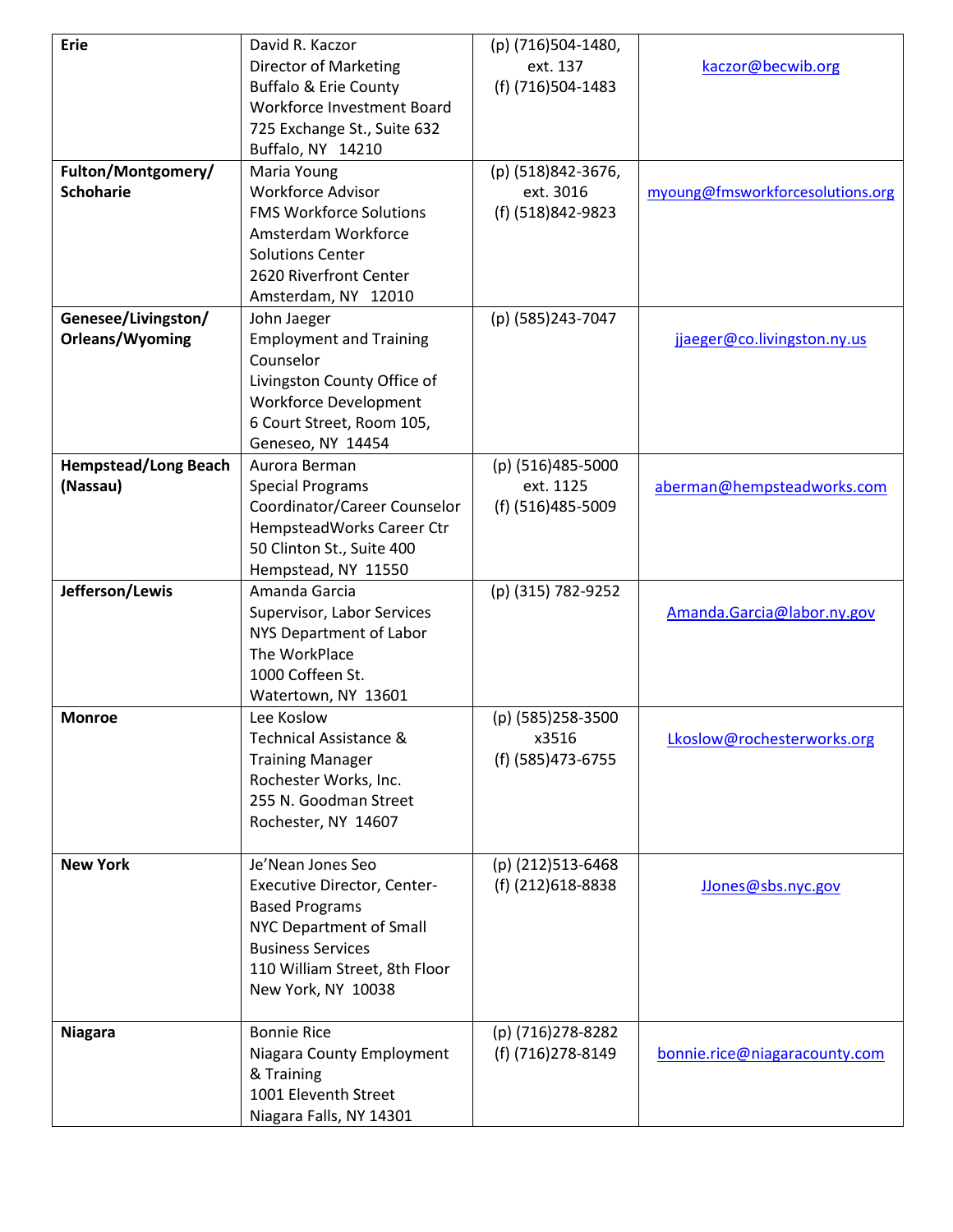| Oneida/Herkimer/<br><b>Madison</b>                    | <b>Terry Humphries</b>                                                                                                                               | (p)(315)339-0046<br>ext. 233            |                                 |
|-------------------------------------------------------|------------------------------------------------------------------------------------------------------------------------------------------------------|-----------------------------------------|---------------------------------|
|                                                       | Manager<br><b>Working Solutions Rome</b><br>300 W. Dominick St. Suite 1<br>Rome, NY 13440                                                            | (f) (315) 339-7349                      | terryh@workingsolutionsrome.org |
| Onondaga                                              | Adrian Ripka<br>Resource Room Coordinator<br><b>CNY Works</b><br>960 James St.<br>Syracuse, NY 13203                                                 | (p) (315)477-6929<br>(f) (315) 477-9492 | aripka@cnyworks.com             |
| Ontario/Wayne/<br>Seneca/Yates                        | Jamie Hale - Interim<br>Labor Services Representative<br>Local Office 53<br>Newark, NY                                                               | (p) (315) 946-7267<br>F:                | Jamie.hale@labor.ny.gov         |
|                                                       | Laurie Johnson - Interim<br>Sup3ervising Labor Service<br>Reprehensive<br>1519 Nye Road, Suite 601<br>Lyons, NY 14489                                | (p) (315) 946-7261                      | Laura.Johnson@labor.ny.gov      |
|                                                       | Julia Murphy - Interim<br>ES Manager 1<br>795 Canandaigua Road<br>Geneva, NY, 14456                                                                  | (p) (315) 230-4391                      | julia.murphy@labor.ny.gov       |
| Orange                                                | Sonia Nunez<br><b>Employment Service</b><br>Coordinator<br><b>Orange County Career Center</b><br>18 Seward Avenue, 1st floor<br>Middletown, NY 10940 | (p) (845) 360-0325                      | SNunez@orangecountygov.com      |
| Oswego                                                | <b>Rachel Pierce</b><br>Director of Employment and<br><b>Training</b><br>200 N. Second St.<br>Fulton, NY 13069                                       | (p) (315)591-9040                       | rachel.pierce@oswegocounty.com  |
| <b>Oyster Bay/North</b><br><b>Hempstead/Glen Cove</b> | Peter Walsh<br>Labor Services Representative<br>301 West Old Country Road<br>Hicksville, NY 11801                                                    | (p) (516)934-8502                       | Peter. Walsh@labor.ny.gov       |
|                                                       | Christine D'Amico<br>Massapequa Career Center<br>977 Hicksville Road<br>Massapequa, NY 11758                                                         | (p) (516)797-4585<br>(f) (516)797-4589  | cdamico@oysterbay-ny.gov        |
| <b>Rockland</b>                                       | Shehernaz Bunt<br><b>Employment Counselor</b><br><b>Rockland County Career Ctr</b><br>145 College Road, Brucker Hall<br>Suffern, NY 10901            | (p) (845)406-6472                       | Shehernaz.Bunt@labor.nuy.gov    |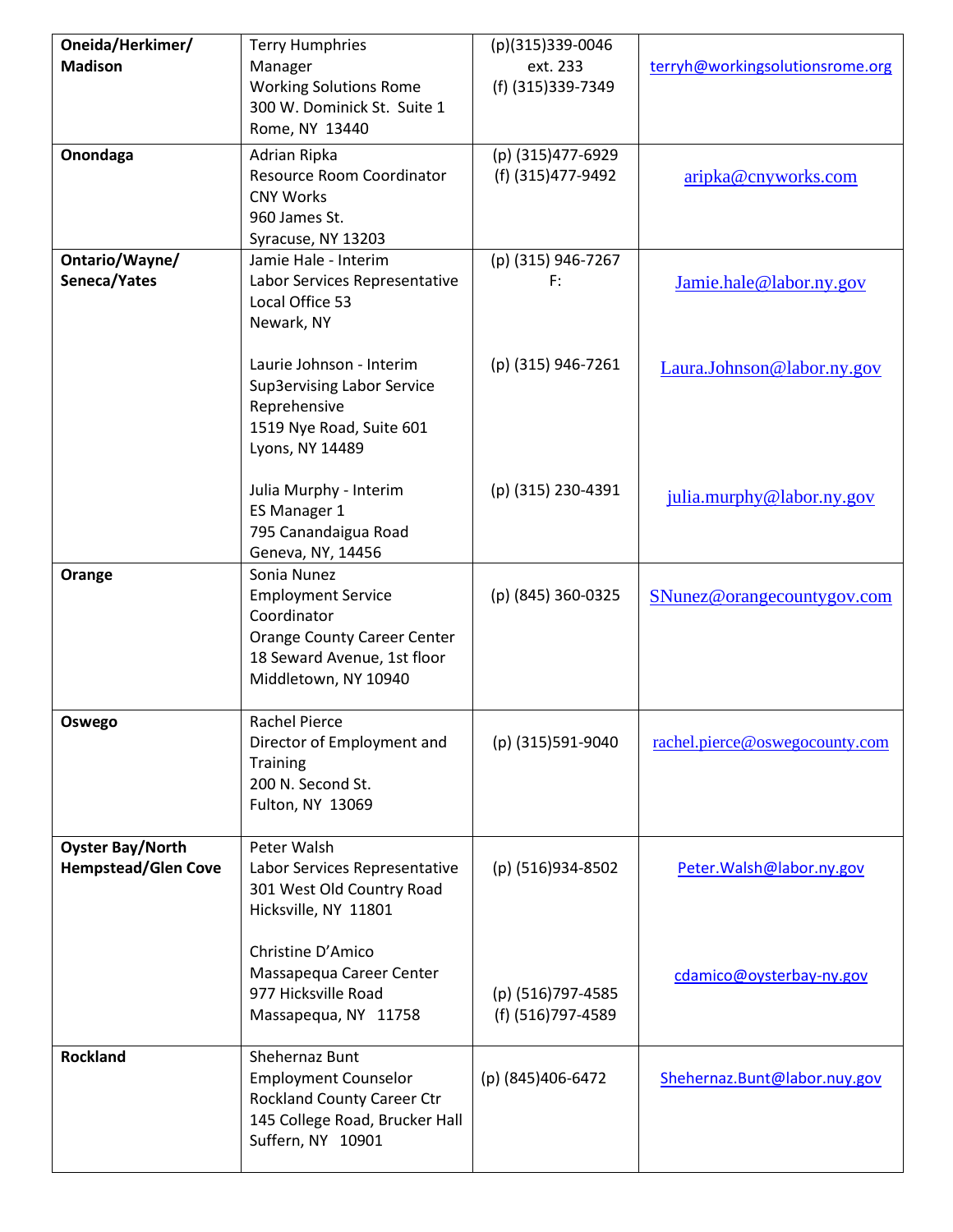| Saratoga/Warren/    | Polly Monahan - Interim                          |                    |                                    |
|---------------------|--------------------------------------------------|--------------------|------------------------------------|
| Washington          | <b>Employment Counselor</b>                      | (p) (518) 824-8891 | polly.monahan@labor.ny.gov         |
|                     | Local Office 3                                   |                    |                                    |
|                     | Glens falls, NY                                  |                    |                                    |
|                     |                                                  |                    |                                    |
|                     | Liz Ochsendorf - Interim                         | (p) (518) 824-8865 | ochsendorfl@warrencountyny.gov     |
|                     | <b>Warren County Career Center</b>               | (f) (518) 743-0828 |                                    |
|                     | 333 Glen Street, Suite 300                       |                    |                                    |
|                     | Glens Falls, NY 12801                            |                    |                                    |
| <b>St. Lawrence</b> | Lawrence Fetcie                                  |                    |                                    |
|                     | Sr. Employment & Training                        | (p) (315) 229-3343 | LFetcie@stlawco.org                |
|                     | Program Coordinator                              | (f) (315)386-3414  |                                    |
|                     | St. Lawrence County One-Stop                     |                    |                                    |
|                     | <b>Career Center</b>                             |                    |                                    |
|                     | 80 State Highway 310                             |                    |                                    |
|                     | Canton, NY 13617                                 |                    |                                    |
| <b>Suffolk</b>      |                                                  |                    |                                    |
|                     | Joseph Wiederman<br>Labor Service Representative | (p) (631) 687-4868 | Joseph. Wiederman@labor.ny.gov     |
|                     | 160 South Ocean Ave                              |                    |                                    |
|                     | Patchogue, NY 11772                              |                    |                                    |
|                     |                                                  |                    |                                    |
|                     | Melissa Ahner                                    | (p) (631) 687-4816 | melissa.ahner@labor.ny.gov         |
|                     | <b>Labor Services</b>                            |                    |                                    |
|                     | Representative                                   |                    |                                    |
|                     | 160 South Ocean Ave.                             |                    |                                    |
|                     | Patchogue, NY 11772                              |                    |                                    |
|                     |                                                  |                    |                                    |
|                     | Jennifer Treco                                   | (p) (631) 687-4894 | Jennifer.treco@labor.ny.gov        |
|                     | <b>Employment Counselor</b>                      |                    |                                    |
|                     | Local Office 60                                  |                    |                                    |
|                     | Hicksville, NY 11801                             |                    |                                    |
| <b>Sullivan</b>     | <b>Renee Vandermark</b>                          |                    |                                    |
|                     | Employment & Training                            | (p) (845) 807-0596 | Renee.Vandermark@co.sullivan.ny.us |
|                     | <b>Specialist Supervisor</b>                     | (f) (845) 791-6851 |                                    |
|                     | <b>Center for Workforce</b>                      |                    |                                    |
|                     | Development                                      |                    |                                    |
|                     | 50 North Street, Monticello,                     |                    |                                    |
|                     | <b>NY 12701</b>                                  |                    |                                    |
| <b>Tompkins</b>     | Ramona Emery                                     |                    |                                    |
|                     | Tompkins Workforce NY                            | (p) (607) 272-7570 |                                    |
|                     | 171 E. State St., PMB 154                        | x126               |                                    |
|                     | Center Ithaca                                    |                    | Ramona.emery@labor.ny.gov          |
|                     | Ithaca, NY 14850                                 |                    |                                    |
|                     |                                                  |                    |                                    |
| <b>Ulster</b>       | Janet Rigaux                                     |                    |                                    |
|                     | Workforce Development                            | (p) (845)340-3173  |                                    |
|                     | Coordinator/Youth                                |                    | jrig@co.ulster.ny.us               |
|                     | <b>Employment Specialist</b>                     |                    |                                    |
|                     | <b>Ulster County Career Center</b>               |                    |                                    |
|                     | 535 Boices Lane                                  |                    |                                    |
|                     | Kingston, NY 12401                               |                    |                                    |
|                     |                                                  |                    |                                    |